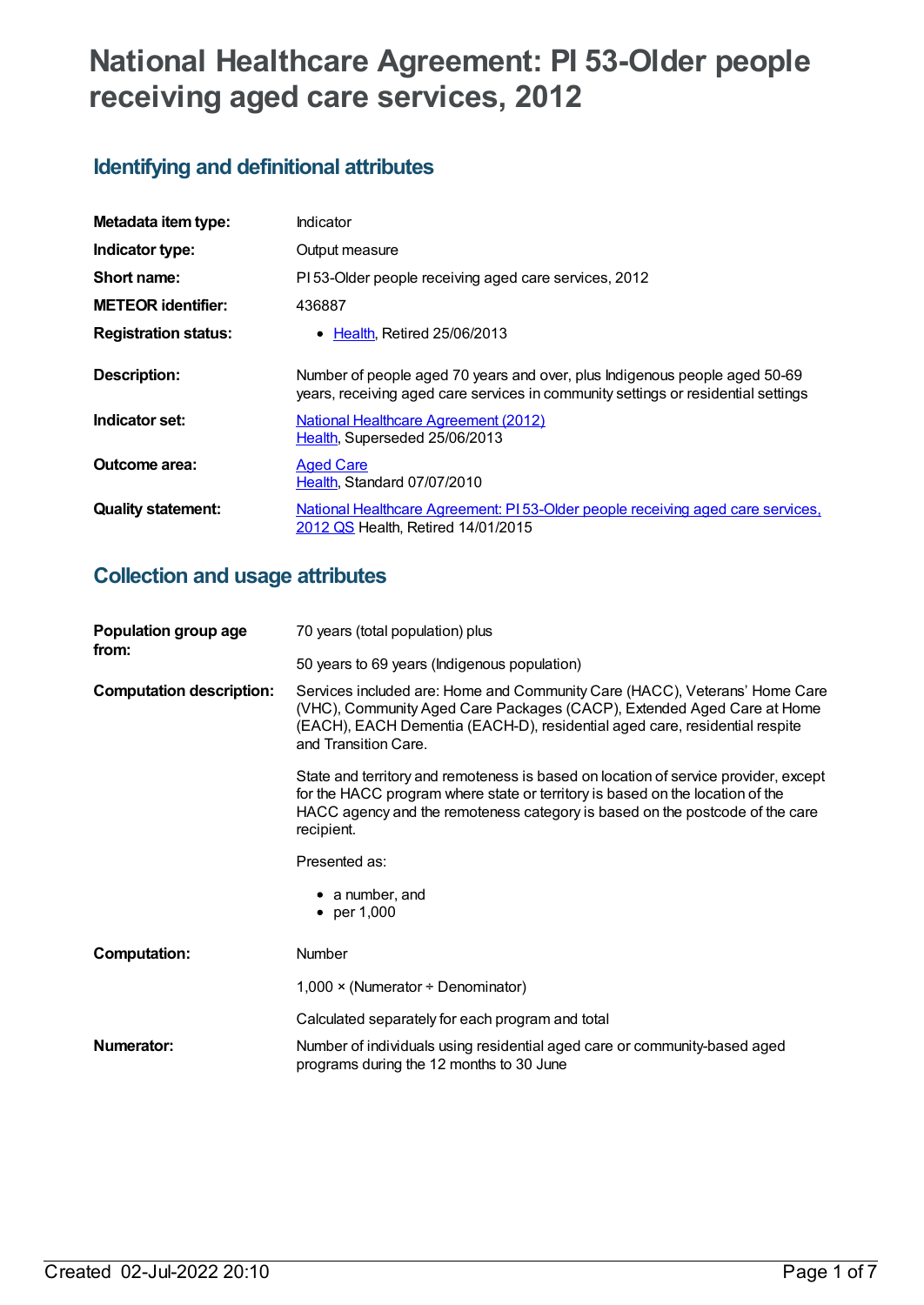| Numerator data elements:                                  | <b>Data Element / Data Set-</b>                                                                                            |  |                                                  |
|-----------------------------------------------------------|----------------------------------------------------------------------------------------------------------------------------|--|--------------------------------------------------|
|                                                           |                                                                                                                            |  |                                                  |
|                                                           | Data Element                                                                                                               |  |                                                  |
|                                                           | Number of individuals using residential aged care or community-based aged<br>care programs during the 12 months to 30 June |  |                                                  |
|                                                           | Data Source                                                                                                                |  |                                                  |
|                                                           | <b>Australian Government Department of Health and Ageing's Ageing and Aged</b><br>Care data warehouse                      |  |                                                  |
|                                                           | Guide for use                                                                                                              |  |                                                  |
|                                                           | Data source type: Administrative by-product data                                                                           |  |                                                  |
|                                                           | Data Element / Data Set-                                                                                                   |  |                                                  |
|                                                           |                                                                                                                            |  |                                                  |
| Data Element                                              |                                                                                                                            |  |                                                  |
|                                                           | Number of individuals using residential aged care or community-based aged<br>care programs during the 12 months to 30 June |  |                                                  |
|                                                           | Data Source                                                                                                                |  |                                                  |
| Home and Community Care Minimum Data Set<br>Guide for use |                                                                                                                            |  |                                                  |
|                                                           |                                                                                                                            |  | Data source type: Administrative by-product data |
| Denominator:                                              | Population aged 70 years or over plus Indigenous people aged 50–69 years at 30<br>June                                     |  |                                                  |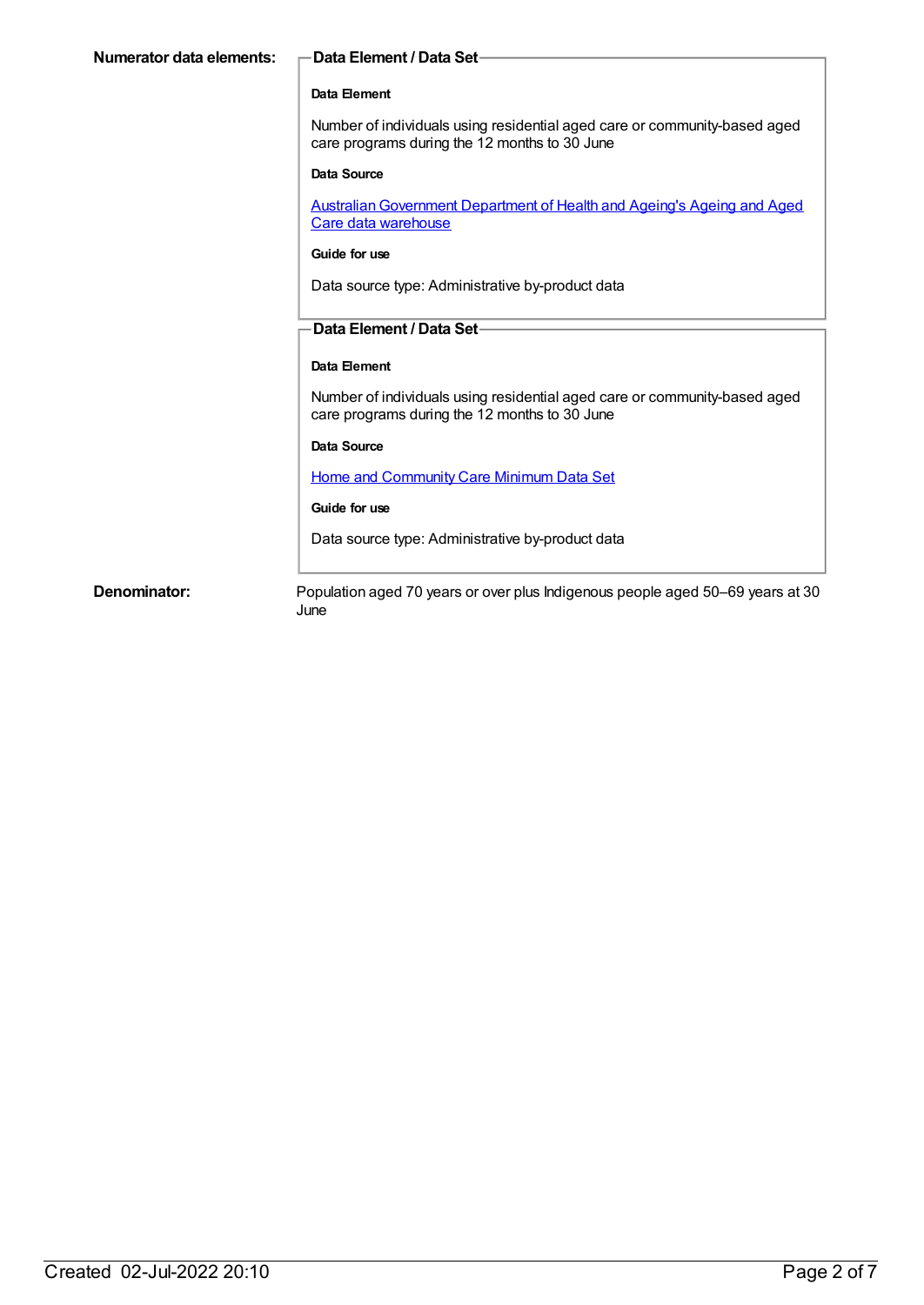#### **Denominator data elements:**

#### **Data Element / Data Set**

#### **Data Element**

Person—estimated resident population of Australia

#### **Data Source**

ABS Estimated resident population (total [population\)](https://meteor.aihw.gov.au/content/393625)

#### **Guide for use**

Data source type: Census-based data plus administrative by-product data

#### **Data Element / Data Set**

#### **Data Element**

Person—estimated resident population of Australia

#### **Data Source**

ABS Indigenous [experimental](https://meteor.aihw.gov.au/content/394092) estimates and projections (2001 Censusbased)

**Guide for use**

Data source type: Census-based data plus administrative by-product data

#### **Data Element / Data Set**

[Person—age,](https://meteor.aihw.gov.au/content/303794) total years N[NN]

#### **Data Source**

ABS Estimated resident population (total [population\)](https://meteor.aihw.gov.au/content/393625)

#### **Guide for use**

Data source type: Census-based data plus administrative by-product data

### **Data Element / Data Set**

[Person—age,](https://meteor.aihw.gov.au/content/303794) total years N[NN]

#### **Data Source**

ABS Indigenous [experimental](https://meteor.aihw.gov.au/content/394092) estimates and projections (2001 Censusbased)

#### **Guide for use**

Data source type: Census-based data plus administrative by-product data

**Disaggregation:** 2008–09 and 2009–10 (updated to include DVA data), and 2010–11—State and territory, by each program (and total), by:

- age group (50-69 (HACC only); 70-74; 75-79; 80-84; 85-89; 90 years and over)
- Indigenous status
- remoteness (Australian Standard Geographic Classification Remoteness Structure)

Some disaggregation may result in numbers too small for publication.

| Disaggregation data<br>elements: | — Data Element / Data Set-          |
|----------------------------------|-------------------------------------|
|                                  | Data Element                        |
|                                  | Establishment-geographical location |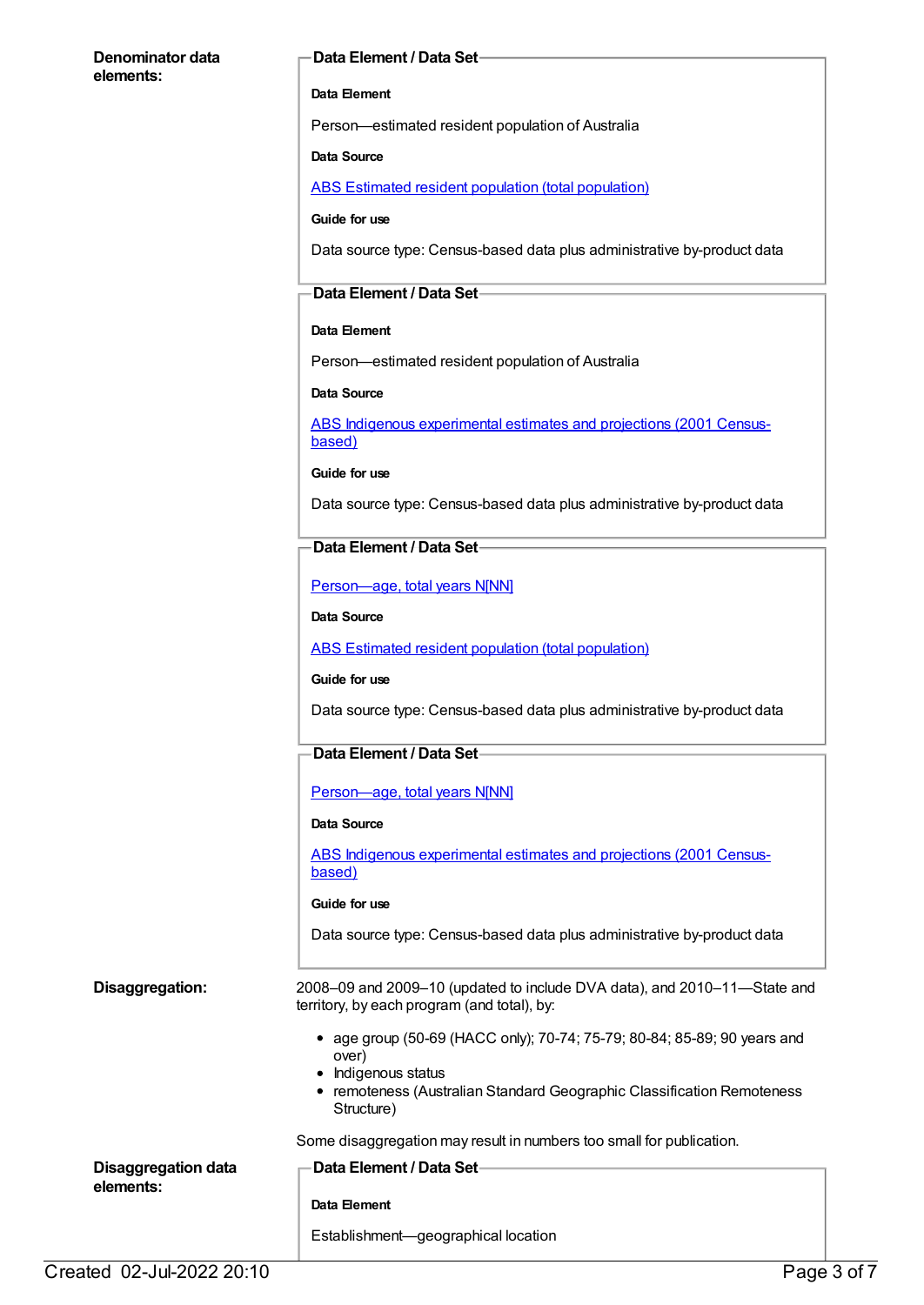#### **Data Source**

Australian Government Department of Health and Ageing's Ageing and Aged Care data warehouse

#### **Guide for use**

Data source type: Administrative by-product data Used for disaggregation by state/territory and remoteness

#### **Data Element / Data Set**

#### **Data Element**

Person—age

#### **Data Source**

[AustralianGovernment](https://meteor.aihw.gov.au/content/394091) Department of Health and Ageing's Ageing and Aged Care data warehouse

#### **Guide for use**

Data source type: Administrative by-product data

#### **Data Element / Data Set**

#### **Data Element**

Person—Indigenous status

**Data Source**

[AustralianGovernment](https://meteor.aihw.gov.au/content/394091) Department of Health and Ageing's Ageing and Aged Care data warehouse

#### **Guide for use**

Data source type: Administrative by-product data

#### **Data Element / Data Set**

#### **Data Element**

Establishment—geographical location

#### **Data Source**

Home and [Community](https://meteor.aihw.gov.au/content/405680) Care Minimum Data Set

#### **Guide for use**

Data source type: Administrative by-product data Used for disaggregation by state/territory

#### **Data Element / Data Set**

#### **Data Element**

Person (address)—Australian postcode

**Data Source**

Home and [Community](https://meteor.aihw.gov.au/content/405680) Care Minimum Data Set

#### **Guide for use**

Data source type: Administrative by-product data Used for disaggregation by remoteness

#### **Data Element / Data Set**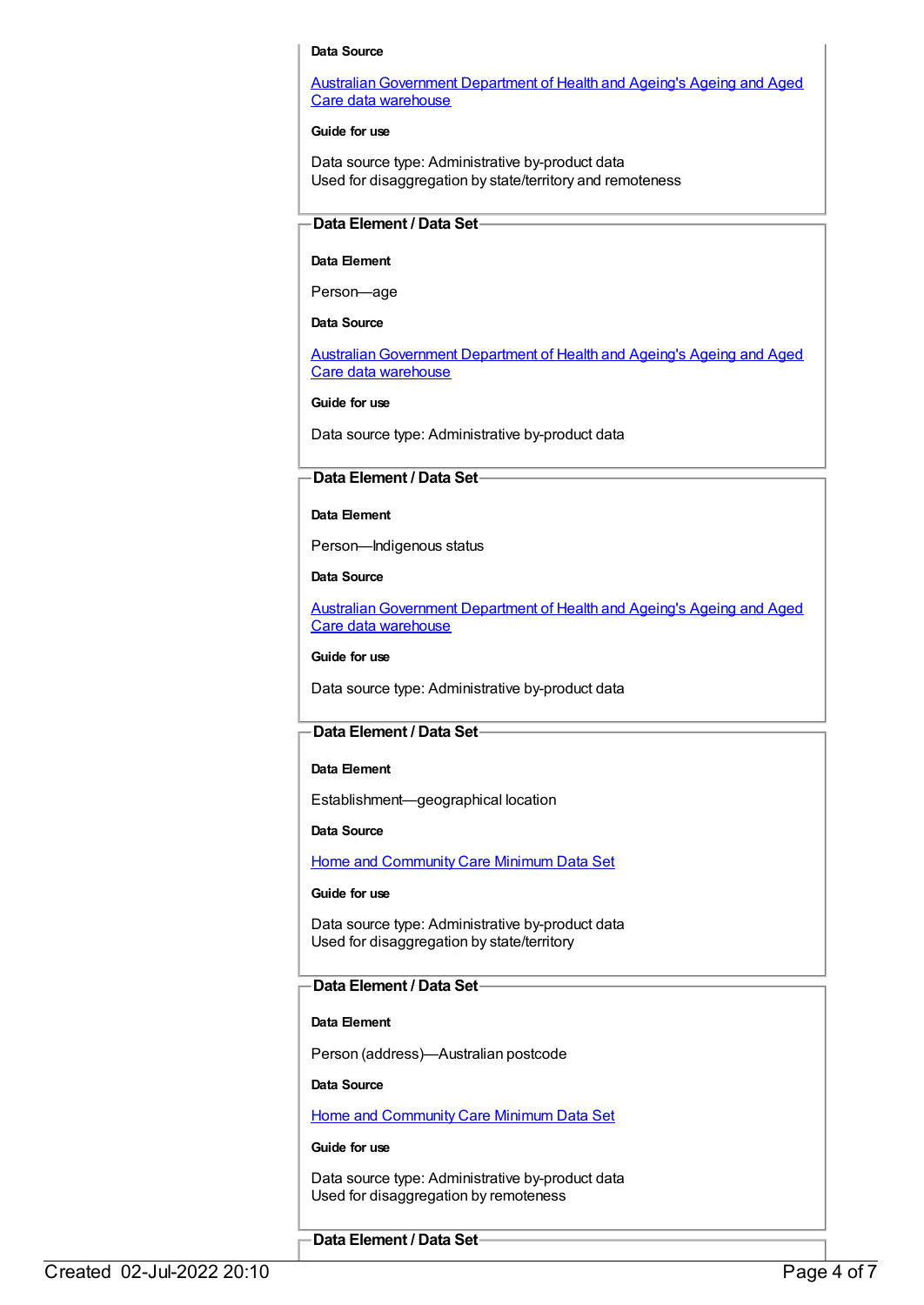**Data Element** Person—age **Data Source** Home and [Community](https://meteor.aihw.gov.au/content/405680) Care Minimum Data Set **Guide for use** Data source type: Administrative by-product data **Data Element / Data Set Data Element** Person—Indigenous status **Data Source** Home and [Community](https://meteor.aihw.gov.au/content/405680) Care Minimum Data Set **Guide for use** Data source type: Administrative by-product data

**Comments:** Most recent data available for 2012 CRC report: 2010–11

### **Representational attributes**

| <b>Representation class:</b> | Count           |
|------------------------------|-----------------|
| Data type:                   | Real            |
| Unit of measure:             | Person          |
| Format:                      | <b>NINNNNN1</b> |
|                              |                 |

### **Indicator conceptual framework**

| <b>Framework and</b> | <b>Accessibility</b> |
|----------------------|----------------------|
| dimensions:          |                      |

### **Data source attributes**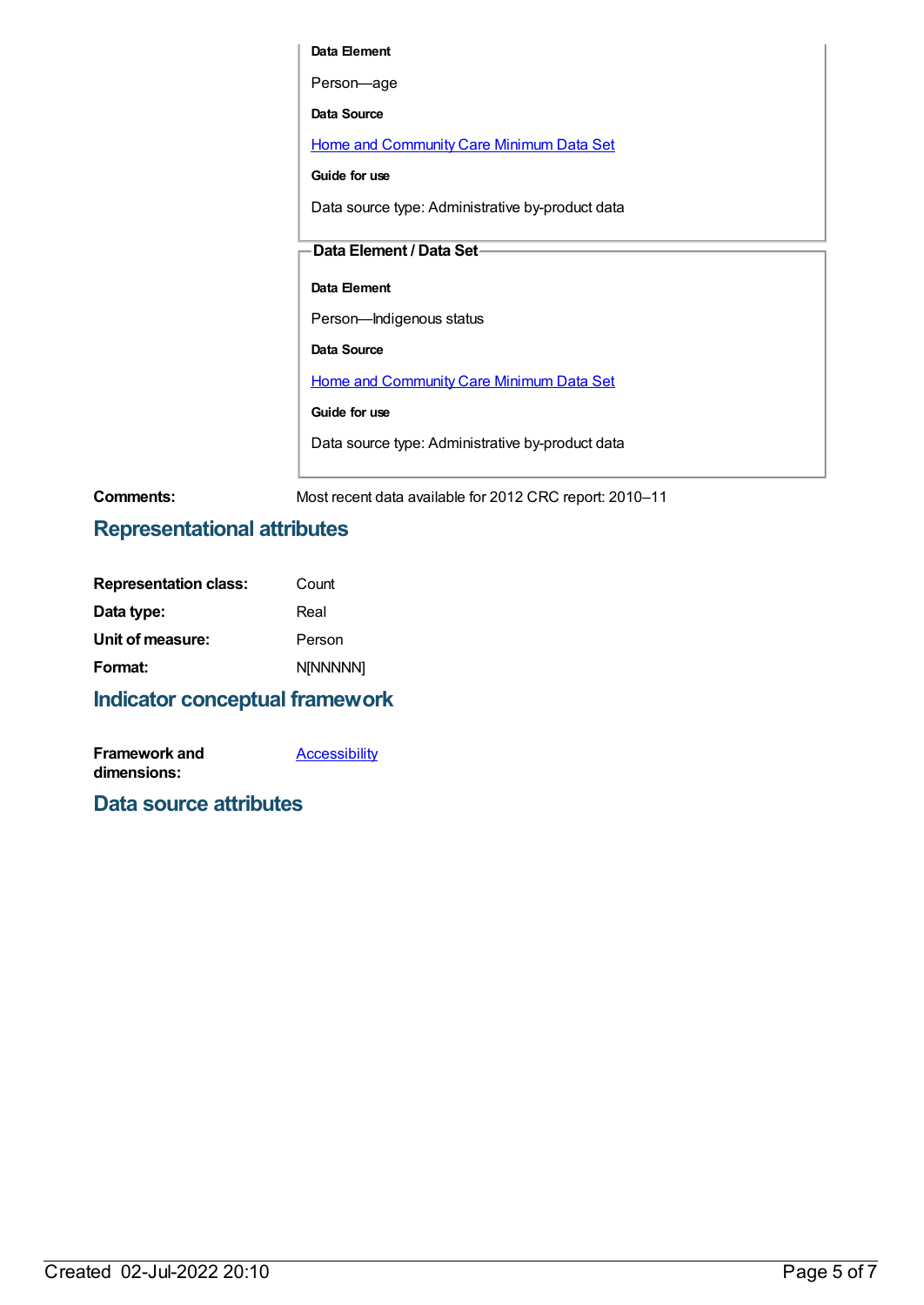#### ABS Estimated resident population (total [population\)](https://meteor.aihw.gov.au/content/393625)

**Frequency**

**Quarterly** 

#### **Quality statement**

ABS Estimated resident population (total [population\),](https://meteor.aihw.gov.au/content/449216) QS

#### **Data custodian**

Australian Bureau of Statistics

#### **Data Source**

Australian Government Department of Health and Ageing's Ageing and Aged Care data warehouse

#### **Frequency**

Annual (based on ongoing data collection)

#### **Data custodian**

Department of Health and Ageing

#### **Data Source**

ABS Indigenous experimental estimates and projections (2001 [Census-based\)](https://meteor.aihw.gov.au/content/394092)

**Frequency**

Periodic

#### **Quality statement**

ABS Indigenous [experimental](https://meteor.aihw.gov.au/content/449223) estimates and projections, QS

#### **Data custodian**

Australian Bureau of Statistics

#### **Data Source**

**Home and [Community](https://meteor.aihw.gov.au/content/405680) Care Minimum Data Set** 

**Frequency**

Annual

**Data custodian**

Department of Health and Ageing

### **Accountability attributes**

| <b>Reporting requirements:</b>                                            | National Healthcare Agreement              |
|---------------------------------------------------------------------------|--------------------------------------------|
| <b>Organisation responsible</b><br>for providing data:                    | Department of Health and Ageing            |
|                                                                           | Australian Institute of Health and Welfare |
| Further data development / Specification: Interim<br>collection required: |                                            |

### **Source and reference attributes**